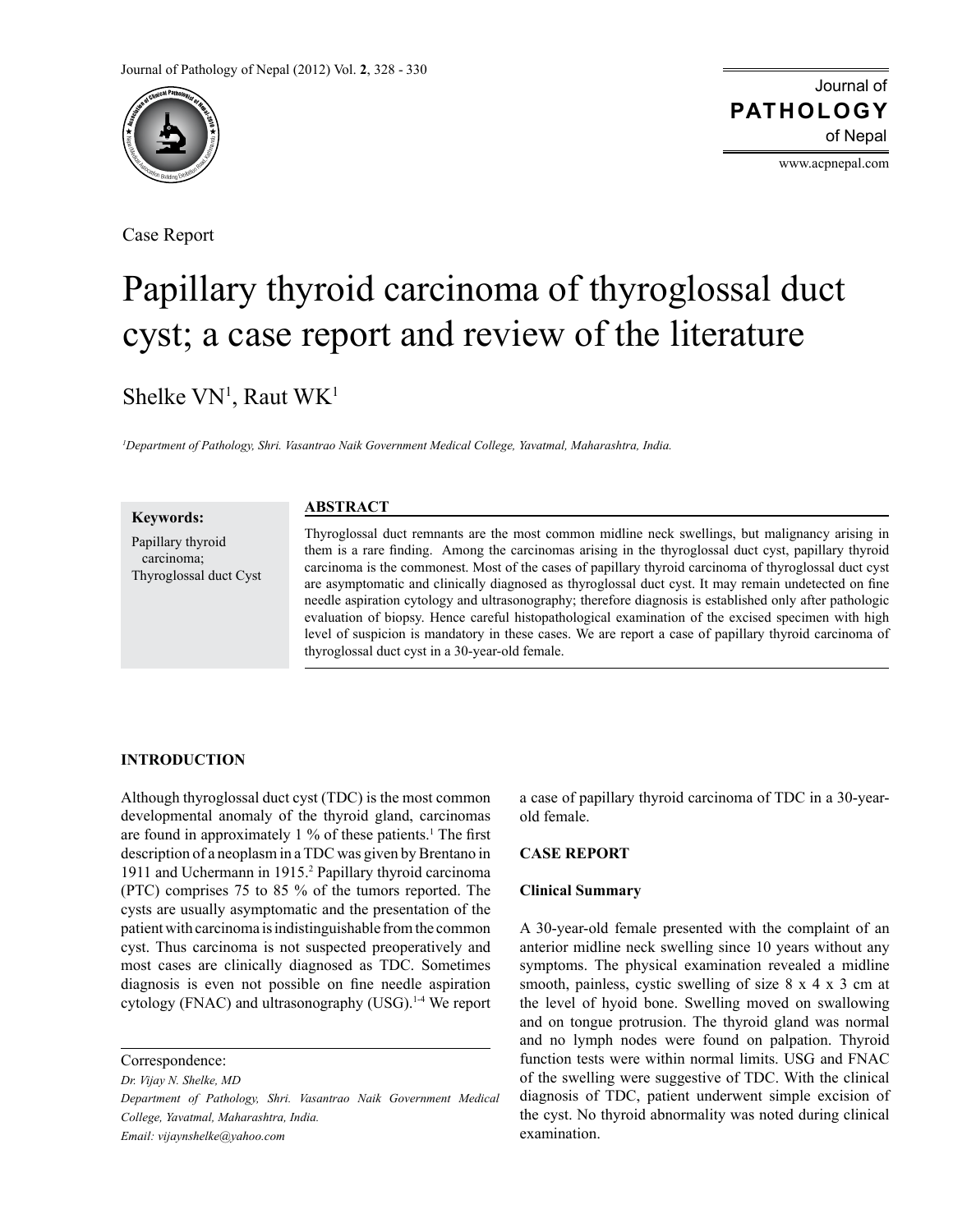# **Pathologic Findings**

### **Cytological findings**

The aspirate was fluid, which on microscopic examination revealed few macrophages and lymphocytes on the background of eosinophilic material. Neither epithelial cells nor malignant cells were seen. Taking clinical findings into consideration, the FNAC diagnosis was given as TDC.

### **Histopathological findings**

**Gross Appearance:** The resected specimen was a single cystic mass covered by skin, together measured 10 x 4 x 3 cm. Inner aspect of the cyst wall was smooth and white. In an area, cyst wall was thickened and irregular forming an indistinct mass. The cut surface of the mass was light brown to pale in color. Cyst wall also showed a small colloid nodule (fig.1A). Specimen was examined thoroughly and multiple sections were taken for histopathological study.

**Microscopic findings:** Sections from the cyst showed the fibrocollagenous cyst wall lined by low columnar to cuboidal epithelium. Sections from the mass showed a tumor composed of round to cuboidal cells arranged in papillae, follicles and clusters. Cellular crowding with nuclear overlapping, clearing, and grooving were noted (fig.1B). Occasional nuclear pseudoinclusion was noted. Foci of calcification and occasional psammoma body were seen.

On the basis of gross and microscopic findings the histopathological diagnosis was 'Papillary thyroid carcinoma $\Box$  of TDC.

## **DISCUSSION**

Carcinoma arising in TDC is a rare finding and found in approximately 1% of these cysts. About 250 cases are reported in the literature.<sup>5</sup> Etiology remains unclear but de novo origin is generally proposed, although metastatic theory has been also suggested.1,6 PTC arising in TDC is seen most frequently in young woman with a sex ratio of 1.5:1. Gross and microscopic features are same as its counterpart in the thyroid gland.<sup>1</sup>

Though FNAC has been proved to be useful diagnostic technique for establishing a preoperative diagnosis, but most of the lesions of PTC in TDC are very small or may be microscopic so that it can be missed on FNAC as well as on USG. Thus in most cases the diagnosis is established only after excision of a clinically benign TDC; and thus these carcinomas become an incidental finding. Therefore thorough and meticulous sampling with careful gross and microscopic examination is mandatory. For preoperative diagnosis, proper clinical examination and investigations like USG, CT-Scan, and thyroid scan are recommended.<sup>5</sup>



*Figure 1: (A) Gross specimen showing thyroglossal duct cyst with solid tumor mass (arrow) and colloid nodule. (B) Photomicrograph showing nuclear features of papillary thyroid carcinoma- nuclear overlapping, clearing, and occasional grooving (HE stain, X400).*

However controversies exist in relation to a rational and effective therapeutic approach. Some authors consider that the optimal surgical procedure for thyroglossal duct carcinoma is same as that for the benign cyst i.e. Sistrunck procedure. The main question is what to do with the thyroid gland. There is still controversy about thyroid removal for PTC of TDC, but all the patients should receive suppressive doses of thyroid hormone.<sup>4</sup> Some authors recommend total thyroidectomy with removal of the tumor of the thyroglossal duct and the body of the hyoid bone, because the carcinoma may be multifocal and there may be lymphatic invasion of the thyroid<sup>7</sup> Hence, the Sistrunk operation alone is sufficient for squamous carcinoma, but total thyroidectomy is recommended for differentiated thyroid carcinoma.<sup>8</sup> The patient presenting with metastatic carcinoma should, of course, be treated with appropriate local resection, hormonal manipulation, thyroid ablation, and lymphadectomy as indicated by his/her age and sex, the cell type of tumor, and the extent of local and metastatic disease.

Papillary thyroid carcinoma in TDC has more indolent course than its thyroid homologue, and could therefore be singled out as a clinicopathologic entity.<sup>8</sup> Prognosis is excellent as the cure rate is  $95\%$ <sup>4</sup> and mortality is only 2% at 5 years.

## **CONCLUSION**

As prognosis is excellent in papillary thyroid carcinoma of TDC, the correct diagnosis is important for effective therapeutic approach and follow-up. Most of these patients are clinically asymptomatic and remain undetected on USG and FNAC. Diagnosis could be possible only after histopathological examination of the ressected specimen. Thus along with high index of suspicion, careful pathological examination is indicated in these cases.